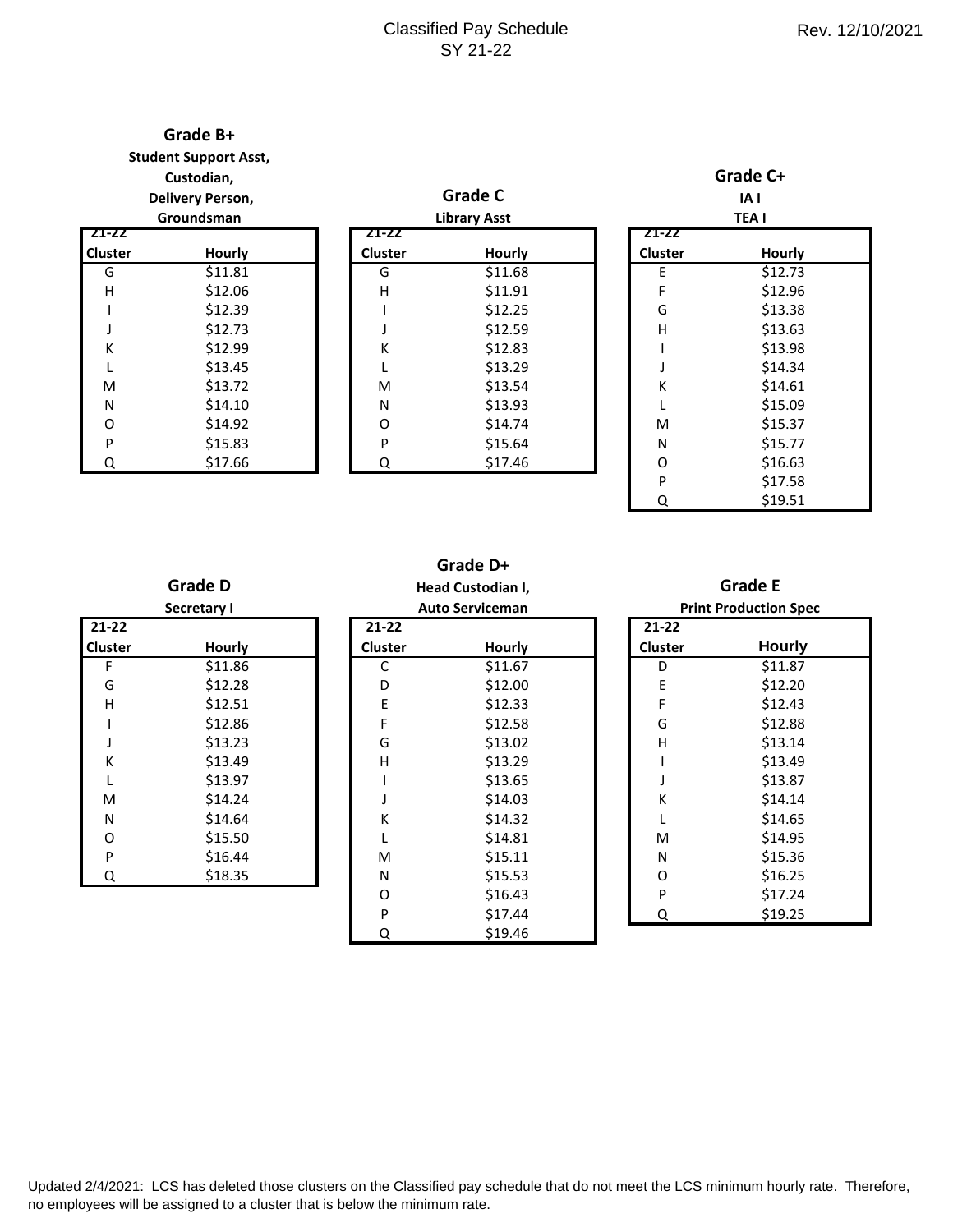### Classified Pay Schedule SY 21-22

#### **Grade F Behavioral Asst,**

## **Grade E+ Tutor, IA II, TEA II,**

**Secretary II, Facilities Rental Coord, Guidance Asst - Scholarship Coord,**

| <b>PCA</b> |               |  |  |
|------------|---------------|--|--|
| $21 - 22$  |               |  |  |
| Cluster    | <b>Hourly</b> |  |  |
|            |               |  |  |
| Α          | \$12.82       |  |  |
| B          | \$13.00       |  |  |
| C          | \$13.24       |  |  |
| D          | \$13.58       |  |  |
| E          | \$13.93       |  |  |
| F          | \$14.19       |  |  |
| G          | \$14.66       |  |  |
| н          | \$14.93       |  |  |
| ı          | \$15.32       |  |  |
| J          | \$15.71       |  |  |
| К          | \$16.01       |  |  |
| L          | \$16.54       |  |  |
| M          | \$16.85       |  |  |
| N          | \$17.29       |  |  |
| O          | \$18.24       |  |  |
| P          | \$19.29       |  |  |
| ∩          | \$21.41       |  |  |

| <b>PCA</b> |               | Registrar      |               |  | <b>Head Custodian I</b> |               |  |
|------------|---------------|----------------|---------------|--|-------------------------|---------------|--|
| $-22$      |               | $21 - 22$      |               |  | $21 - 22$               |               |  |
| ıster      | <b>Hourly</b> | <b>Cluster</b> | <b>Hourly</b> |  | Cluster                 | <b>Hourly</b> |  |
|            |               |                |               |  |                         |               |  |
| Α          | \$12.82       | Α              | \$11.71       |  | Α                       | \$12.41       |  |
| B          | \$13.00       | B              | \$11.89       |  | B                       | \$12.61       |  |
| C          | \$13.24       | C              | \$12.12       |  | C                       | \$12.85       |  |
| D          | \$13.58       | D              | \$12.45       |  | D                       | \$13.21       |  |
| Е          | \$13.93       | E              | \$12.80       |  | E                       | \$13.58       |  |
| F          | \$14.19       | F              | \$13.06       |  | F                       | \$13.85       |  |
| G          | \$14.66       | G              | \$13.52       |  | G                       | \$14.34       |  |
| Η          | \$14.93       | H              | \$13.80       |  | H                       | \$14.63       |  |
| I          | \$15.32       |                | \$14.17       |  |                         | \$15.04       |  |
| J          | \$15.71       |                | \$14.56       |  |                         | \$15.45       |  |
| Κ          | \$16.01       | Κ              | \$14.86       |  | К                       | \$15.76       |  |
| L          | \$16.54       |                | \$15.38       |  |                         | \$16.32       |  |
| M          | \$16.85       | M              | \$15.70       |  | M                       | \$16.64       |  |
| N          | \$17.29       | N              | \$16.13       |  | N                       | \$17.10       |  |
| 0          | \$18.24       | O              | \$17.07       |  | O                       | \$18.10       |  |
| P          | \$19.29       | P              | \$18.11       |  | P                       | \$19.20       |  |
| Q          | \$21.41       | Q              | \$20.22       |  | Q                       | \$21.43       |  |

| <b>Head Custodian II</b> |               |  |  |  |
|--------------------------|---------------|--|--|--|
| 21-22                    |               |  |  |  |
| Cluster                  | <b>Hourly</b> |  |  |  |
|                          |               |  |  |  |
| А                        | \$12.41       |  |  |  |
| B                        | \$12.61       |  |  |  |
| C                        | \$12.85       |  |  |  |
| D                        | \$13.21       |  |  |  |
| E                        | \$13.58       |  |  |  |
| F                        | \$13.85       |  |  |  |
| G                        | \$14.34       |  |  |  |
| Н                        | \$14.63       |  |  |  |
| I                        | \$15.04       |  |  |  |
| J                        | \$15.45       |  |  |  |
| K                        | \$15.76       |  |  |  |
| L                        | \$16.32       |  |  |  |
| M                        | \$16.64       |  |  |  |
| N                        | \$17.10       |  |  |  |
| 0                        | \$18.10       |  |  |  |
| P                        | \$19.20       |  |  |  |
| ∩                        | \$21.43       |  |  |  |

**Grade F+**

#### **Grade G**

|                             | <b>Elem Attendance/Security Clerk,</b><br><b>Medicaid Spec,</b><br><b>Warehouse Clerk,</b> |                | <b>Grade H</b><br>Secretary III,         |  |                |                           |
|-----------------------------|--------------------------------------------------------------------------------------------|----------------|------------------------------------------|--|----------------|---------------------------|
| Lead Groundsman/Landscaper, |                                                                                            |                | <b>Office Manager - Alt Ed, Textbook</b> |  |                | Grade H+                  |
|                             | <b>Maintenance Craftsman I</b>                                                             |                | Coord                                    |  |                | <b>Head Custodian III</b> |
| $21 - 22$                   |                                                                                            | $21 - 22$      |                                          |  | $21 - 22$      |                           |
| <b>Cluster</b>              | Hourly                                                                                     | <b>Cluster</b> | <b>Hourly</b>                            |  | <b>Cluster</b> | Hourly                    |
| Α                           | \$12.30                                                                                    | Α              | \$12.91                                  |  | Α              | \$13.70                   |
| B                           | \$12.48                                                                                    | В              | \$13.09                                  |  | B              | \$13.91                   |
| С                           | \$12.74                                                                                    | С              | \$13.36                                  |  | С              | \$14.17                   |
| D                           | \$13.09                                                                                    | D              | \$13.74                                  |  | D              | \$14.57                   |
| E                           | \$13.45                                                                                    | E              | \$14.11                                  |  | Ε              | \$14.98                   |
| F                           | \$13.73                                                                                    | F              | \$14.40                                  |  | F              | \$15.27                   |
| G                           | \$14.20                                                                                    | G              | \$14.90                                  |  | G              | \$15.81                   |
| Н                           | \$14.49                                                                                    | н              | \$15.20                                  |  | н              | \$16.13                   |
|                             | \$14.89                                                                                    |                | \$15.63                                  |  |                | \$16.57                   |
|                             | \$15.31                                                                                    |                | \$16.06                                  |  |                | \$17.04                   |
| Κ                           | \$15.61                                                                                    | Κ              | \$16.38                                  |  | Κ              | \$17.38                   |
|                             | \$16.16                                                                                    |                | \$16.95                                  |  |                | \$17.99                   |
| M                           | \$16.48                                                                                    | M              | \$17.29                                  |  | M              | \$18.35                   |
| N                           | \$16.94                                                                                    | N              | \$17.78                                  |  | N              | \$18.86                   |
| 0                           | \$17.93                                                                                    | O              | \$18.81                                  |  | 0              | \$19.96                   |
| P                           | \$19.02                                                                                    | P              | \$19.95                                  |  | P              | \$21.18                   |
| Q                           | \$21.23                                                                                    | Q              | \$22.28                                  |  | Q              | \$23.64                   |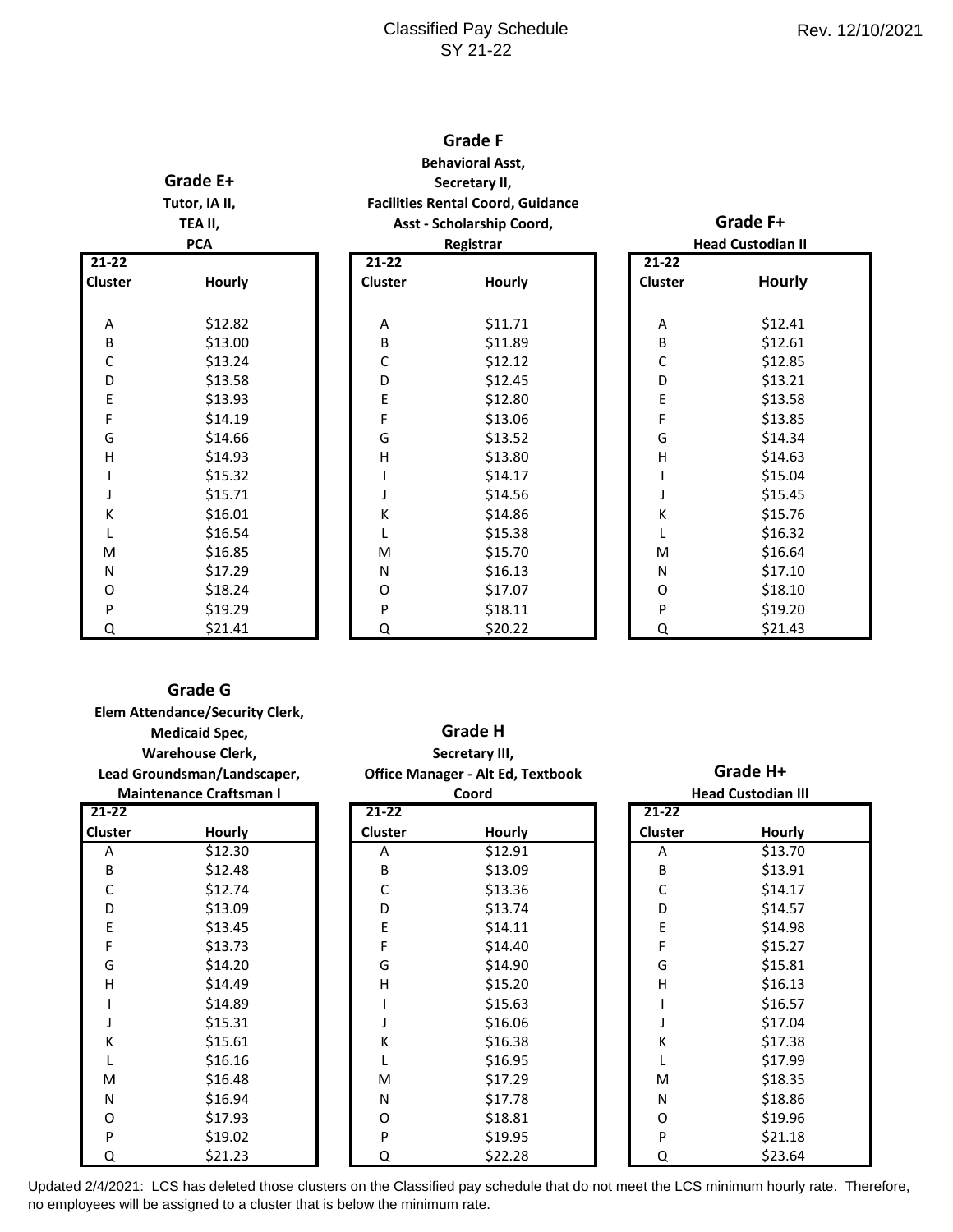### Classified Pay Schedule SY 21-22

| Grade I                         |
|---------------------------------|
| Bookkeeper Elem,                |
| <b>Account Clerk III,</b>       |
| <b>Office Manager I - MS,</b>   |
| Auto Mechanic I,                |
| Grounds Foreman,                |
| <b>Maintenance Craftsman II</b> |

| $21 - 22$ |         |
|-----------|---------|
| Cluster   | Hourly  |
| А         | \$13.57 |
| B         | \$13.78 |
| C         | \$14.05 |
| D         | \$14.44 |
| E         | \$14.83 |
| F         | \$15.13 |
| G         | \$15.67 |
| н         | \$15.98 |
|           | \$16.43 |
| J         | \$16.88 |
| K         | \$17.22 |
| L         | \$17.83 |
| M         | \$18.18 |
| Ν         | \$18.68 |
| 0         | \$19.78 |
| P         | \$20.98 |
|           | רו כר¢  |

| Grade K                               |
|---------------------------------------|
| <b>Financial Asst, Field Coord,</b>   |
| HR Asst/Coord, Board Clerk,           |
| Secretary IV,                         |
| <b>Office Manager II - HS,</b>        |
| Diesel Mechanic,                      |
| <b>Health Services Support Tracer</b> |

| L-22  |               | 21-22          |               | 21-22   |         |
|-------|---------------|----------------|---------------|---------|---------|
| ıster | <b>Hourly</b> | <b>Cluster</b> | <b>Hourly</b> | Cluster | Hourly  |
| Α     | \$13.57       | A              | \$14.97       | Α       | \$15.69 |
| B     | \$13.78       | B              | \$15.18       | B       | \$15.92 |
| С     | \$14.05       | С              | \$15.49       | С       | \$16.24 |
| D     | \$14.44       | D              | \$15.91       | D       | \$16.70 |
| Ε     | \$14.83       | E              | \$16.36       | E       | \$17.15 |
| F     | \$15.13       | F              | \$16.69       | F       | \$17.50 |
| G     | \$15.67       | G              | \$17.28       | G       | \$18.12 |
| н     | \$15.98       | H              | \$17.62       | H       | \$18.48 |
|       | \$16.43       |                | \$18.11       |         | \$18.99 |
|       | \$16.88       |                | \$18.61       |         | \$19.51 |
| К     | \$17.22       | Κ              | \$18.99       | K       | \$19.91 |
| L     | \$17.83       |                | \$19.65       |         | \$20.60 |
| M     | \$18.18       | M              | \$20.04       | M       | \$21.02 |
| N     | \$18.68       | N              | \$20.60       | N       | \$21.61 |
| 0     | \$19.78       | O              | \$21.81       | O       | \$22.87 |
| P     | \$20.98       | P              | \$23.13       | P       | \$24.27 |
| Q     | \$23.42       | Q              | \$25.82       | Q       | \$27.08 |

| Grade L                                    |
|--------------------------------------------|
| Field Trip Coord,                          |
| Scheduler.                                 |
| <b>MS Security Admin Asst, Dispatcher,</b> |
| <b>Purchasing Clerk</b>                    |

| $21 - 22$      |         |
|----------------|---------|
| <b>Cluster</b> | Hourly  |
| А              | \$15.69 |
| B              | \$15.92 |
| C              | \$16.24 |
| D              | \$16.70 |
| E              | \$17.15 |
| F              | \$17.50 |
| G              | \$18.12 |
| H              | \$18.48 |
| ı              | \$18.99 |
| J              | \$19.51 |
| K              | \$19.91 |
| L              | \$20.60 |
| M              | \$21.02 |
| N              | \$21.61 |
| 0              | \$22.87 |
| P              | \$24.27 |
| Q              | \$27.08 |

| <b>Grade M</b><br>IA with Signing Skills,<br><b>Intervener for Deaf-Blind</b> |         | Truancy Officer,<br><b>SN Field Manger,</b><br><b>SN Finance Manager</b> |               | <b>Grade P</b><br><b>Financial Analyst,</b><br><b>Auto Mechanic II</b> |         |  |
|-------------------------------------------------------------------------------|---------|--------------------------------------------------------------------------|---------------|------------------------------------------------------------------------|---------|--|
| $21 - 22$                                                                     |         | $21 - 22$                                                                |               | $21 - 22$                                                              |         |  |
| <b>Cluster</b>                                                                | Hourly  | <b>Cluster</b>                                                           | <b>Hourly</b> | Cluster                                                                | Hourly  |  |
| A                                                                             | \$16.46 | A                                                                        | \$18.18       | A                                                                      | \$19.08 |  |
| B                                                                             | \$16.72 | B                                                                        | \$18.46       | В                                                                      | \$19.35 |  |
| С                                                                             | \$17.05 | С                                                                        | \$18.82       | С                                                                      | \$19.75 |  |
| D                                                                             | \$17.52 | D                                                                        | \$19.34       | D                                                                      | \$20.29 |  |
| Ε                                                                             | \$18.00 | E                                                                        | \$19.88       | E                                                                      | \$20.86 |  |
| F                                                                             | \$18.38 | F                                                                        | \$20.28       | F                                                                      | \$21.28 |  |
| G                                                                             | \$19.01 | G                                                                        | \$20.99       | G                                                                      | \$22.02 |  |
| н                                                                             | \$19.39 | Н                                                                        | \$21.41       | Η                                                                      | \$22.47 |  |
|                                                                               | \$19.93 |                                                                          | \$22.01       |                                                                        | \$23.09 |  |
|                                                                               | \$20.49 |                                                                          | \$22.62       |                                                                        | \$23.73 |  |
| Κ                                                                             | \$20.90 | K                                                                        | \$23.07       | Κ                                                                      | \$24.21 |  |
|                                                                               | \$21.63 |                                                                          | \$23.89       |                                                                        | \$25.06 |  |
| M                                                                             | \$22.07 | M                                                                        | \$24.36       | M                                                                      | \$25.56 |  |
| N                                                                             | \$22.68 | N                                                                        | \$25.04       | N                                                                      | \$26.27 |  |
| 0                                                                             | \$24.00 | O                                                                        | \$26.49       | O                                                                      | \$27.80 |  |
| P                                                                             | \$25.46 | P                                                                        | \$28.11       | P                                                                      | \$29.50 |  |
| Q                                                                             | \$28.43 | Q                                                                        | \$31.38       | Q                                                                      | \$32.93 |  |

**Grade O**